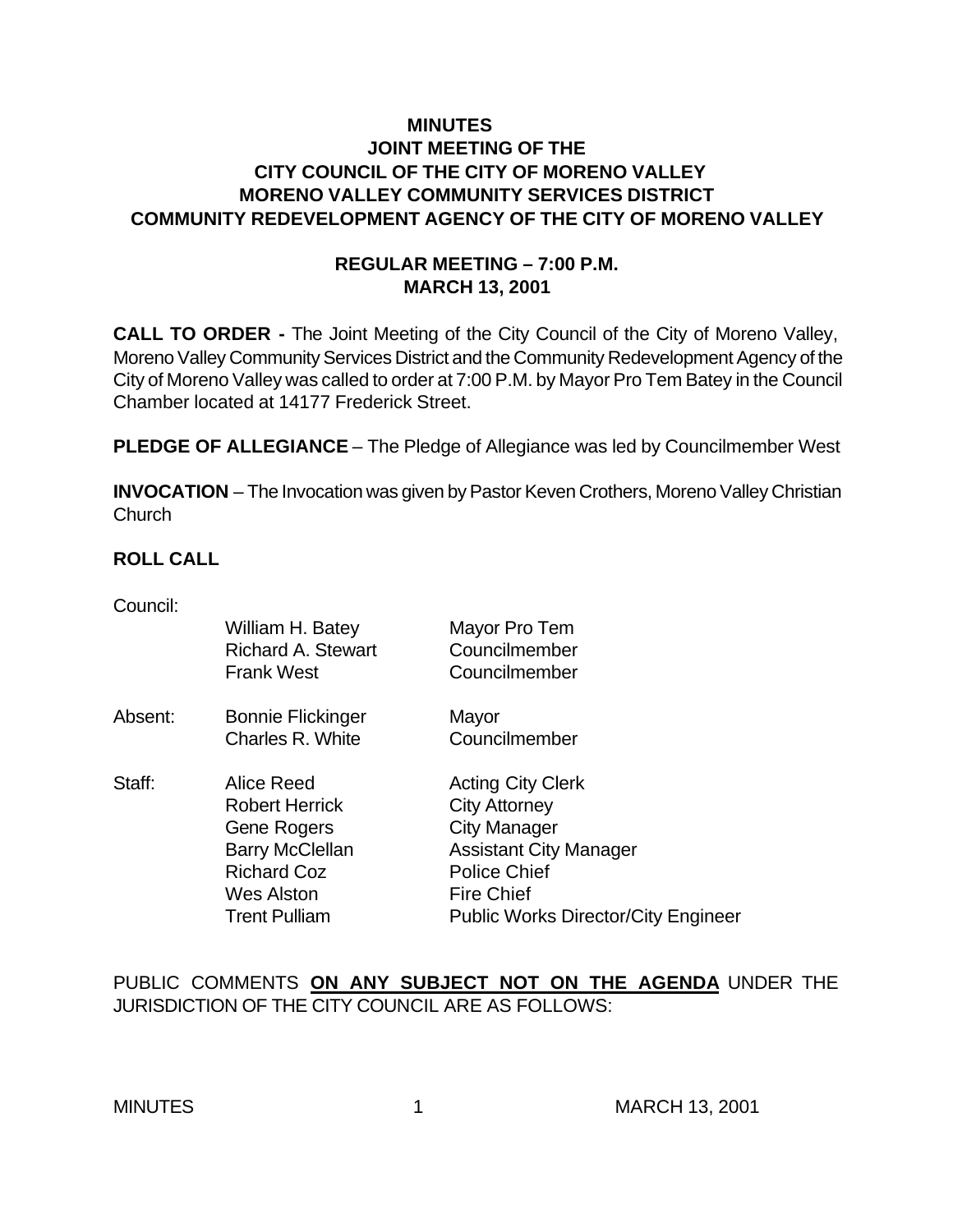Cathlene Fishman – 13560 Collie Court

1) Encouraged the public to attend a "Coming Out Party" for the Moreno Valley Cultural Arts Foundation being held on April 1<sup>st,</sup> at the Hap Arnold Center – announced she can be reached at 242-4250 for additional information

# **JOINT CONSENT CALENDARS (SECTIONS A-C) OF THE CITY COUNCIL OF THE CITY OF MORENO VALLEY, MORENO VALLEY COMMUNITY SERVICES DISTRICT, AND COMMUNITY REDEVELOPMENT AGENCY OF THE CITY OF MORENO VALLEY**

Mayor Pro Tem Batey opened the agenda items for the Consent Calendars for public comments; there being none, public comments were closed.

Councilmember Stewart made a motion, seconded by Councilmember West to approve the Consent Calendars in their entireties. Motion carried 3-0-2, Flickinger and White absent. Roll call vote.

# **A. CONSENT CALENDAR** - **CITY COUNCIL OF THE CITY OF MORENO VALLEY**

- A1. ORDINANCES FIRST READING BY TITLE ONLY Waived reading of all Ordinance Introductions and read by title only.
- A2. PA 00-0042 SINGLE FAMILY RESIDENTIAL CUSTOM HOME ACCEPT AGREEMENT AND BONDS FOR PUBLIC RIGHT OF WAY IMPROVEMENTS – LAWLESS ROAD, NORTH SIDE, EAST OF PIGEON PASS (MAURER) Accepted the bonds and approved the Agreement for Public Improvements; authorized the Mayor to execute the agreement; and directed the City Clerk to forward the signed agreement to the County Recorder's Office for recordation.
- A3. PARCEL MAP 24349, PARCEL 1 DEED OF RECONVEYANCE AND ACCEPTANCE OF CASH DEPOSIT TO REPLACE LIEN – FRANKHALE ROAD, SOUTH SIDE, EAST OF MORTON ROAD (DON AND GEORGIA CENATIEMPO) Accepted the cash deposit of \$13,250.00 as security for the required public improvements; authorized the Mayor to execute the Deed of Reconveyance to reconvey the interest in the Deed of Trust known as Instrument No. 410852, recorded December 12, 1995 in the Official Records of Riverside County, California; and directed the City Clerk to forward the signed Deed of Reconveyance to the County Recorder's Office.
- A4. FINAL MAP 28882-1 AMENDMENT TO AGREEMENT FOR PUBLIC IMPROVEMENTS (TIME EXTENSION) NORTH SIDE OF HEMLOCK AVE., EAST OF PERRIS BLVD. (BEAZER HOMES HOLDINGS, CORPORATION) Authorized the Mayor to execute the Amendment to Agreement for Public Improvements.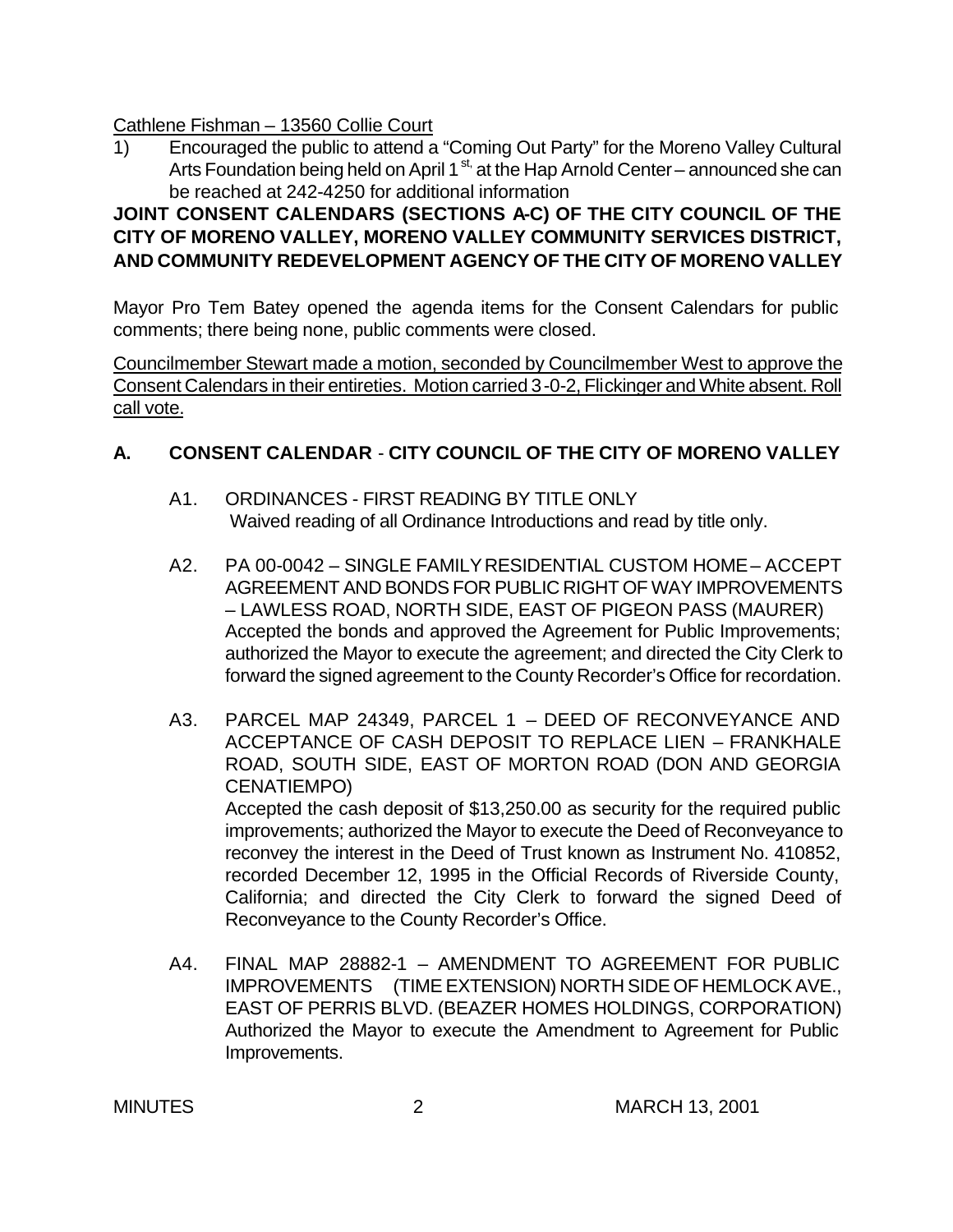- A5. FINAL MAP 28882 AMENDMENT TO AGREEMENT FOR PUBLIC IMPROVEMENTS (TIME EXTENSION FOR SEWER & WATER IMPROVEMENTS) SOUTH SIDE OF IRONWOOD AVE., EAST OF PERRIS BLVD. (BEAZER HOMES HOLDINGS, CORPORATION) Authorized the Mayor to execute the Amendment to Agreement for Public Improvements.
- A6. FINAL MAP 28882 AMENDMENT TO AGREEMENT FOR PUBLIC IMPROVEMENTS (TIME EXTENSION) SOUTH SIDE OF IRONWOOD AVE., EAST OF PERRIS BLVD. (BEAZER HOMES HOLDINGS, CORPORATION) Authorized the Mayor to execute the Amendment to Agreement for Public Improvements.
- A7. PA 99-0006 WALGREEN'S PHARMACY ACCEPT AGREEMENT & BONDS FOR PUBLIC IMPROVEMENTS, 25011 ALESSANDRO BLVD., SOUTH SIDE OF ALESSANDRO, EAST OF PERRIS BLVD. (SIMAC CONSTRUCTION, INC.) Accepted the bonds and the Agreement for Public Improvements; authorized the Mayor to execute the agreement; and directed the City Clerk to forward the signed agreement to the County Recorder's Office for recordation.
- A8. APPROVAL OF FINAL MAP 23553-2 SINGLE FAMILY RESIDENTIAL PROJECT, AND ACCEPTANCE OF AGREEMENT AND BONDS FOR PUBLIC RIGHT OF WAY IMPROVEMENTS, EAST SIDE OF PIGEON PASS RD., NORTH OF SUNNYMEAD RANCH PARKWAY (MV DEVELOPMENT, LLC)

Approved Final Map 23553-2, authorized the City Clerk to sign the map and transmit said map to the County Recorder's Office for recordation; accepted the bonds and Agreement for Public Improvements; authorized the Mayor to execute the agreement; and directed the City Clerk to forward the signed agreement to the County Recorder's Office for recordation.

- A9. FINAL MAP 22377-1, LOT L LANDSCAPE AREA REDUCE FAITHFUL PERFORMANCE BOND, EAST SIDE OF LASSELLE ST., NORTH OF GENTIAN AVE. (CAPITAL MUTUAL MORENO VALLEY, LLC) Approved a 90% reduction to the Faithful Performance Bond and directed the City Engineer to process the 90% reduction to the Faithful Performance Bond.
- A10. MINUTES REGULAR MEETING OF FEBRUARY 27, 2001 Approved as submitted.
- A11. AWARD DELL COMPUTER SYSTEMS AND RELATED SOFTWARE Awarded the purchase of twenty-eight computer systems and related software to Dell Computer Corporation as being in the best interest of the City and

MINUTES 3 MARCH 13, 2001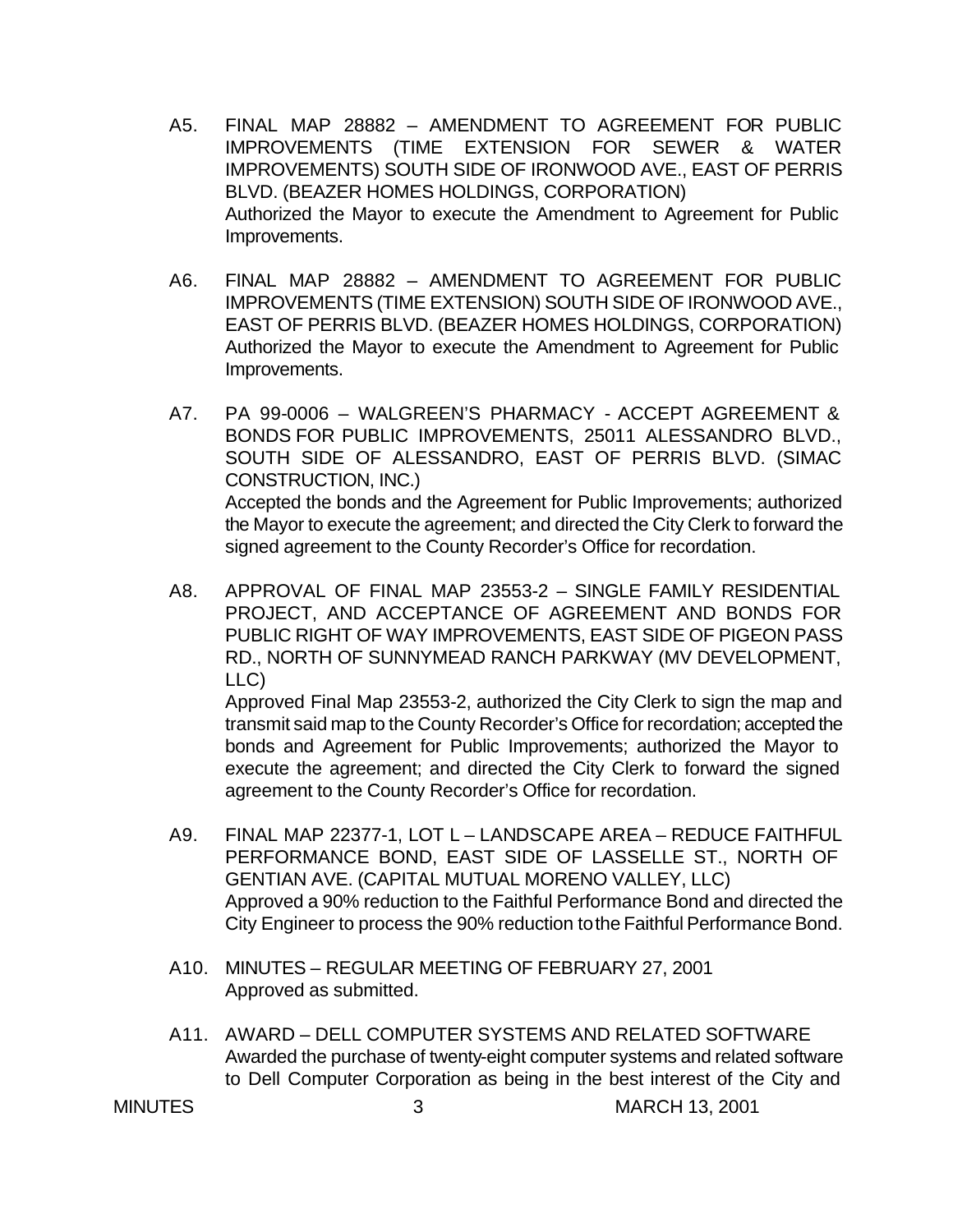authorized the Finance Director to issue a purchase order to Dell Computer Corporation in an amount not to exceed \$49,000 (forty nine thousand dollars).

A12. AGREEMENT FOR PROFESSIONAL CONSULTANT SERVICES, PROJECT #00-12556330 FISCAL YEAR 1999/2000, PHASE II, ANNUAL PAVEMENT OVERLAY PROGRAM Approved the "Agreement for Professional Consultant Services" with Berryman & Henigar Offices, 2001 East First Street, Suite 160, Santa Ana, California, 92705, to design the annual pavement overlay; authorized the Mayor to execute said "Agreement for Professional Consultant Services" with Berryman &

Henigar; and authorized the issuance of a Purchase Order to Berryman & Henigar, in the amount of \$99,700 when the agreement has been signed by all parties (Account No.125.56330).

- A13. APPROVAL OF THE 2001/02 FISCAL YEAR STORMWATER PROTECTION PROGRAM BUDGET (NPDES) Approved the County Service Area (CSA) 152 Budget for FY 2001/02 in the amount of \$414,773; and approved the CSA 152 Assessment per Benefit Assessment Unit (BAU) of \$8.15 per year for FY 2001/02.
- A14. YOUTH OPPORTUNITIES PROGRAM Accepted the Youth Opportunities Program Grant Award and authorized the City Manager to execute a contract with Riverside County to implement and operate a Youth Opportunities Center.

#### **B. CONSENT CALENDAR** – **MORENO VALLEY COMMUNITY SERVICES DISTRICT**

- B1. ORDINANCES FIRST READING BY TITLE ONLY Waived reading of all Ordinance Introductions and read by title only.
- B2. EXTENSION OF CONTRACT PROJECT NO. E-7/98 MAINTENANCE OF EXTENSIVE LANDSCAPE AND IRRIGATION (CENTERPOINTE) Approved the Amendment to the Contract Agreement for Community Services District Project E-7/98 to extend the term of the contract for an additional oneyear period; authorized the President of the Board to execute said Amendment with Tropical Plaza Nursery, Inc. of Villa Park, California; authorized the Purchasing Manager, at the start of Fiscal Year 2001/02, to issue open purchase orders to Tropical Plaza Nursery, Inc. in the amounts of:
	- a.) SIXTEEN THOUSAND NINE HUNDRED TWELVE DOLLARS AND 92/100 (\$16,912.92) for twelve months of base maintenance service, and;
- MINUTES 4 MARCH 13, 2001 b.) TWO THOUSAND FIVE HUNDRED DOLLARS AND NO/100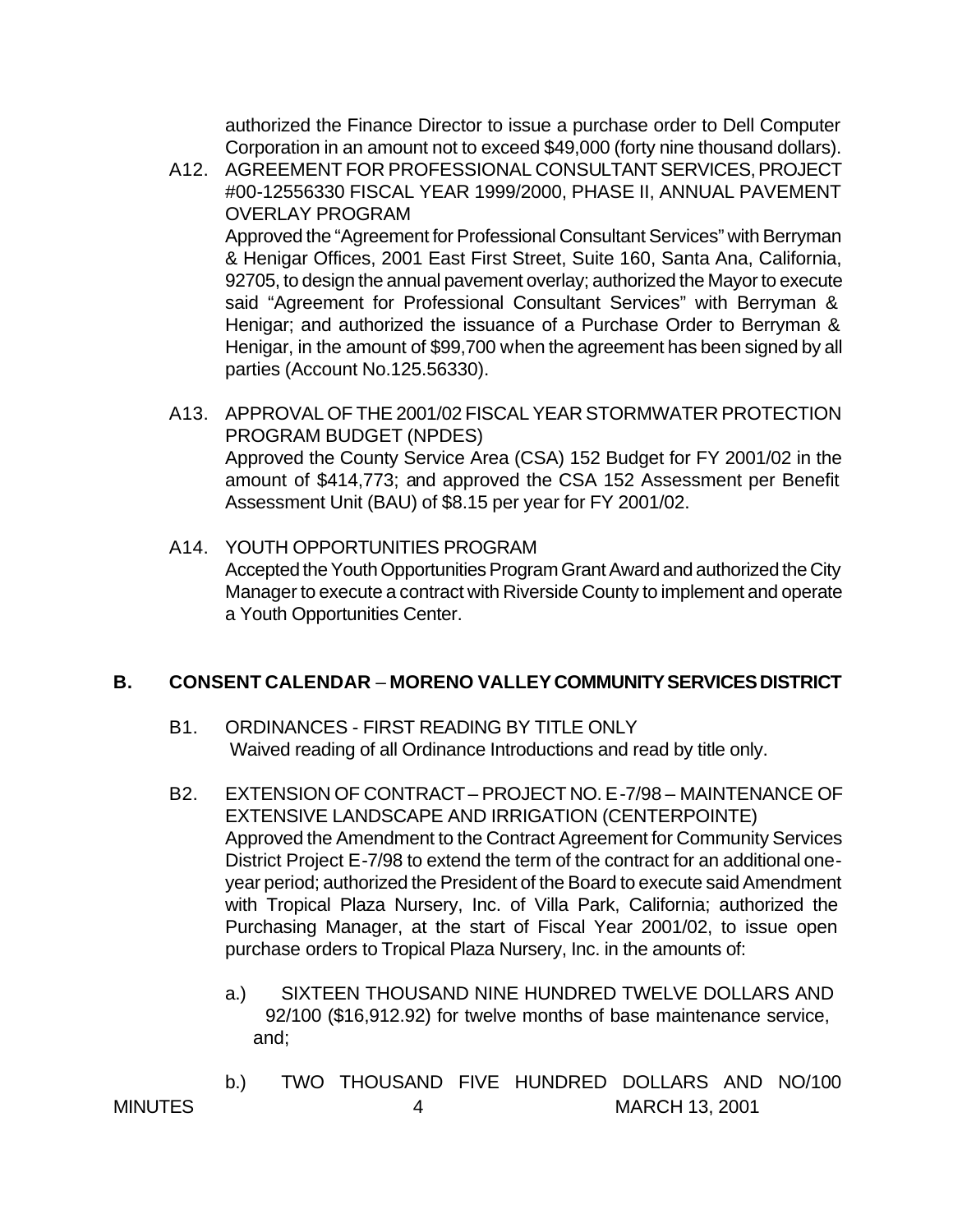(\$2,500.00) for anticipated Additional Work per Section 3., paragraph d. of the amended Agreement.

B3. EXTENSION OF CONTRACT – PROJECT NO. E-4/99 – MAINTENANCE OF EXTENSIVE LANDSCAPE AND IRRIGATION (MORENO VALLEY RANCH EAST)

Approved the Amendment to the Contract Agreement for MVCSD Project E-4/99 to extend the term of the contract for an additional one-year period; authorized the President of the MVCSD Board to execute said Amendment with Bemus Landscape, Inc. of Santa Ana, California; authorized the Purchasing Manager, at the start of Fiscal Year 2001/02, to issue open purchase orders to Bemus Landscape, Inc. in the amounts of:

- a.) ONE HUNDRED AND TWO THOUSAND THIRTY-EIGHT DOLLARS AND 16/100 (\$102,038.16) for twelve months of base maintenance service, and;
- b.) FOURTEEN THOUSAND SEVEN HUNDRED SIXTY-FOUR DOLLARS AND NO/100 (\$14,764.00) for anticipated Additional Work per Section 3., paragraph d. of the amended Agreement.
- B4. MINUTES REGULAR MEETING OF FEBRUARY 27, 2001 Approved as submitted

## **C. CONSENT CALENDAR** - **COMMUNITY REDEVELOPMENT AGENCY OF THE CITY OF MORENO VALLEY**

- C1. ORDINANCES FIRST READING BY TITLE ONLY Waived reading of all Ordinance Introductions and read by title only.
- C2. MINUTES REGULAR MEETING OF FEBRUARY 27, 2001 Approved as submitted

## **D. REPORT OF ACTION FROM CLOSED SESSION BY CITY ATTORNEY, IF ANY**

No reportable action

#### **E. PUBLIC HEARINGS - NONE**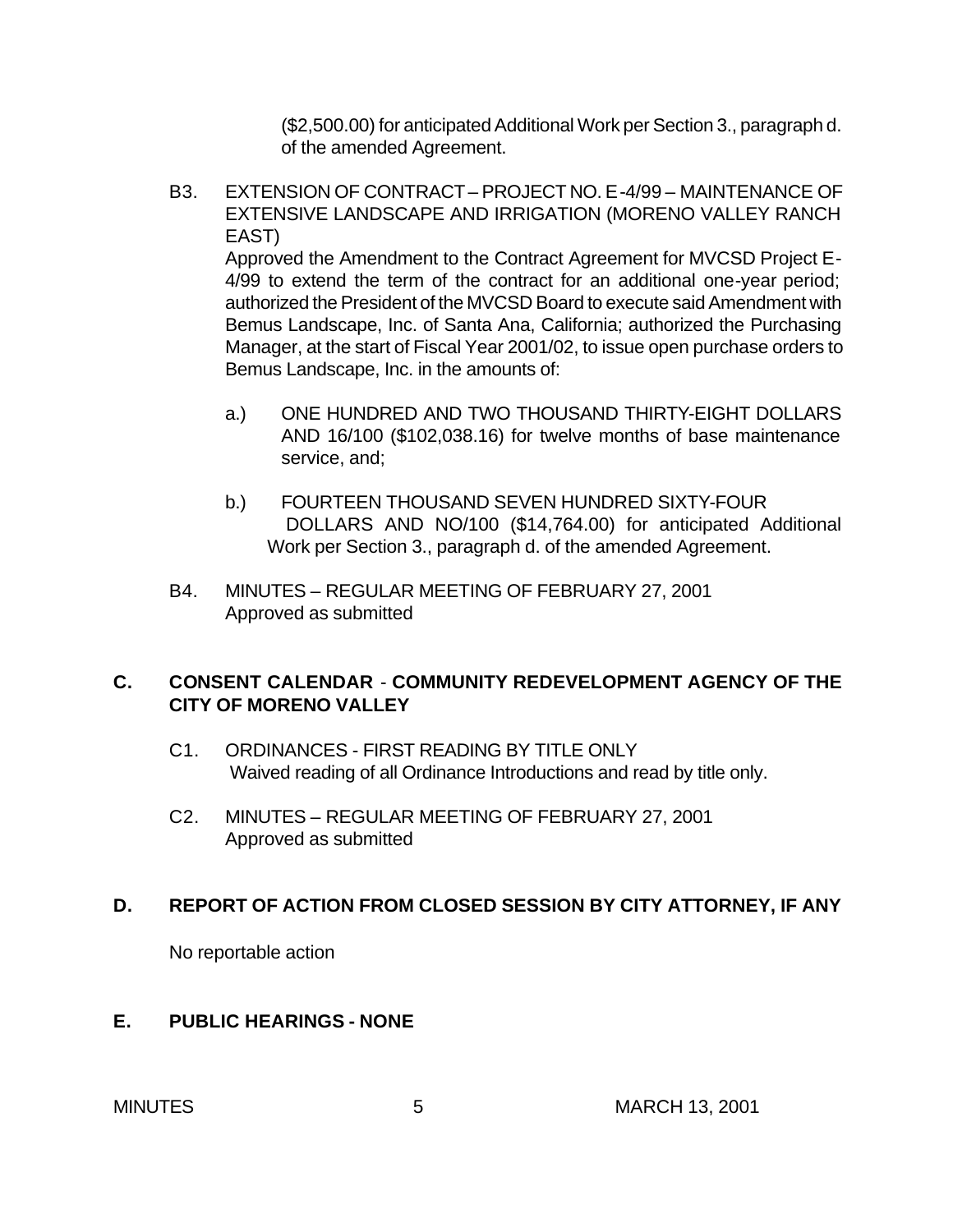**ITEMS REMOVED FROM CONSENT CALENDARS FOR DISCUSSION OR SEPARATE ACTION - NONE**

#### **F. REPORTS**

F1. LEGISLATIVE UPDATE

Councilmember West made a motion, seconded by Councilmember Stewart to receive and file the Legislative Status Report. Motion carried 3-0-2, Flickinger and White absent.

### **G. LEGISLATIVE ACTIONS**

ORDINANCES - 1ST READING & INTRODUCTION - NONE ORDINANCES - 2ND READING & ADOPTION – NONE ORDINANCES - URGENCY ORDINANCES - NONE

#### **RESOLUTIONS**

Mayor Pro Tem Batey opened the agenda item for public comments; there being none, public comments were closed.

G1. RESOLUTION FOR THE ABATEMENT OF PUBLIC NUISANCES

Councilmember Stewart made a motion, seconded by Councilmember West to continue item #G1 to the regular City Council meeting of March 27, 2001. Motion carried 3-0-2, Flickinger and White absent.

## **CONTINUATION OF PUBLIC COMMENTS ON MATTERS NOT ON THE AGENDA**, IF **NEEDED - NONE**

# **CLOSING COMMENTS AND/OR REPORTS OF THE CITY COUNCIL, COMMUNITY SERVICES DISTRICT, OR COMMUNITY REDEVELOPMENT AGENCY**

#### Councilmember Stewart

1) Questioned staff as to when the Performing Arts Center Update would be coming back to the Council – would like to have a date certain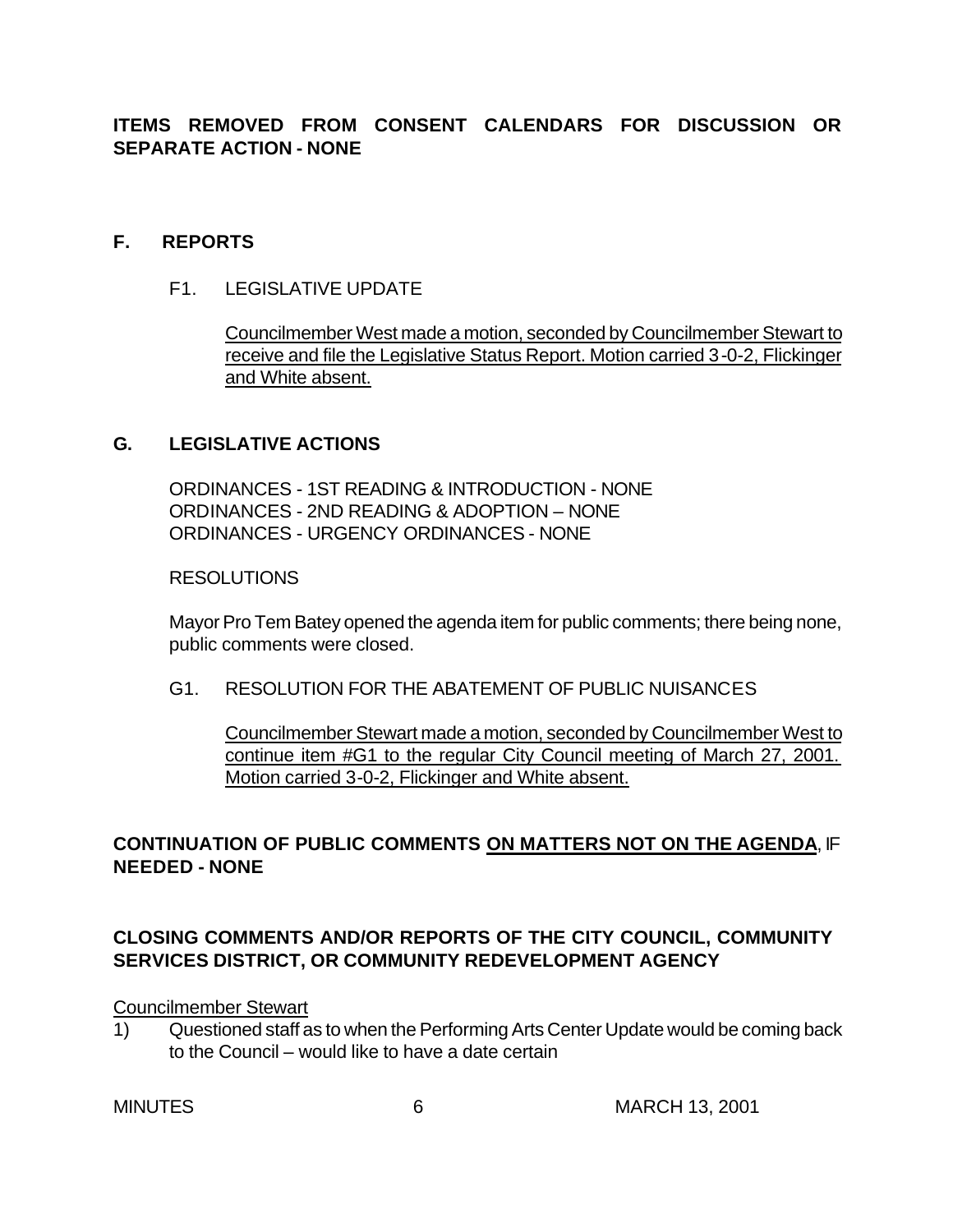City Manager Rogers responded that it is scheduled for the March 20<sup>th</sup> Study Session

## Councilmember West

- 1) Stated he had attended the Parks & Recreation Advisory Committee Meeting last week at which time he had the opportunity to discuss the skateboard park to be built at March ARB – very well attended and there was a lot of Community input on the project – which will reflect what the young people want built at the Base
- 2) Met with the residents of the Moreno Valley Homeowner's Association last night regarding proposed developments – great opportunity to see the residents and developers come together and hammer out agreements that will benefit the entire City

## Mayor Pro Tem Batey

- 1) Stated he had the honor of presenting letters of commendation to three Eagle Scouts at Valley View High School – congratulated them for attaining the highest level in scouting
- 2) Assured the public that the process is being utilized and the proper investigations are being conducted in relation to the officer-involved shooting that occurred over the weekend – called on Chief Richard Coz to give an update on the investigation that is taking place

Chief Coz stated that the case is being professionally and methodically investigated and it is the intent of the Police Department to very openly and professionally get to the bottom of what occurred and based upon the conclusions of the investigation – take appropriate action. Extended condolences to the family.

Mayor Pro Tem Batey expressed his sympathies of behalf of the City and the Council to the family for the tragedy that occurred over the weekend

# **ADJOURNMENT**

There being no further business to conduct, the meeting was adjourned at 7:15 p.m. by unanimous informal consent.

Submitted by:

Alice Reed, Acting City Clerk

\_\_\_\_\_\_\_\_\_\_\_\_\_\_\_\_\_\_\_\_\_\_\_\_\_\_\_\_\_\_\_\_\_\_\_\_